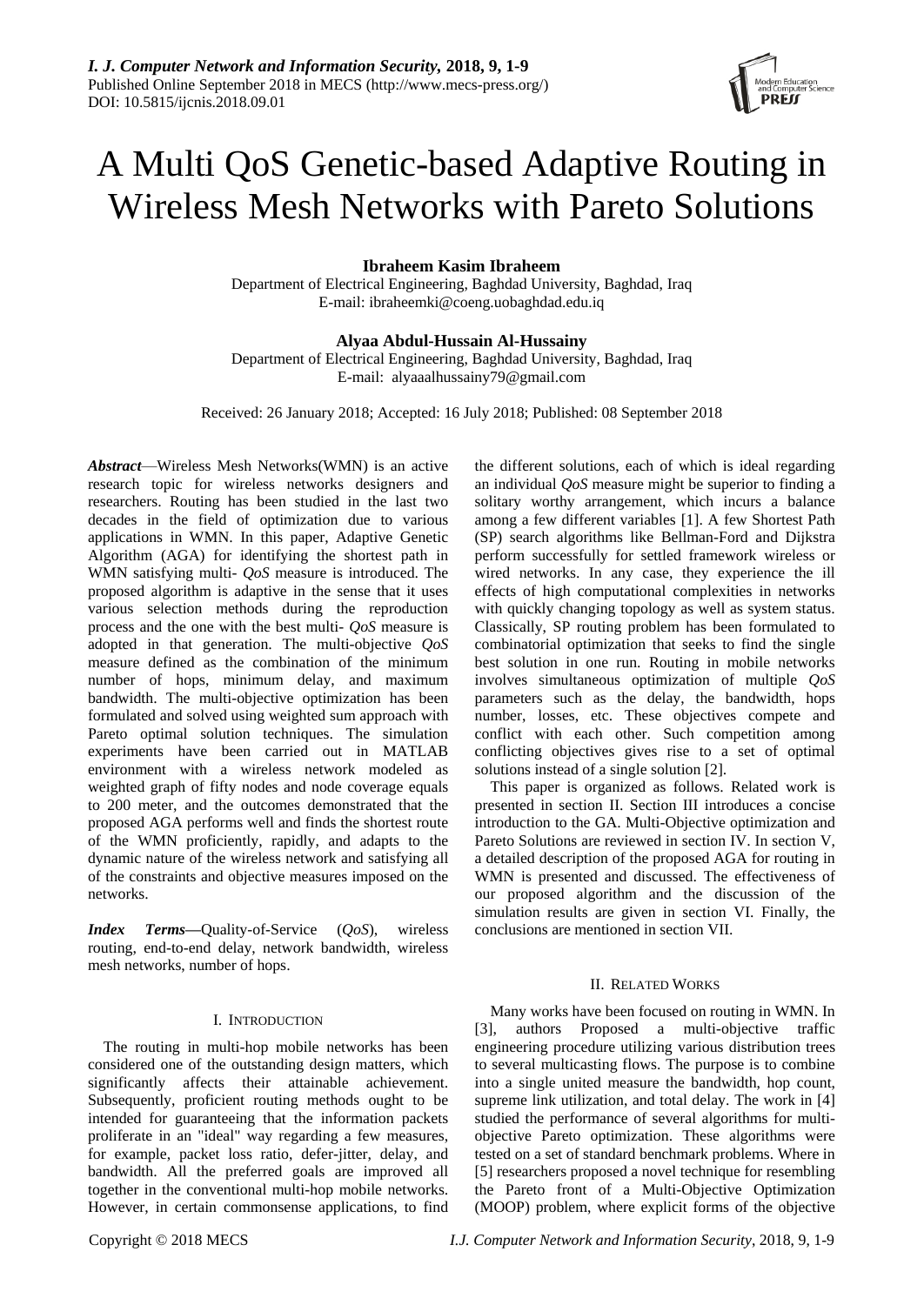functions are not available. The method iteratively approximates each objective function using a metamodeling scheme and employs a weighted sum method to convert the MOOP into a set of single objective optimization problems. A new alternate for the routing problem in WMN has been presented, which considers the *QoS* measure [6]. The actual case study includes several design objectives which conflict with each other. The new approach is tried to improve the routing solutions and proposes the use of Multi-Objective Evolutionary Algorithms (MOEA), specifically the Nondominated Sorting GA (NSGA). A mathematical model is introduced for this problem, which includes *QoS* parameters such as bandwidth, packet loss rates, and delay and power consumption. Jitter mechanisms can dramatically improve reactive routing protocols, in [7], jitter mechanisms are proposed which enforce wireless nodes to postpone their transmission for a random amount of time so as to reduce probability of simultaneous transmission. The work in [8] proposed a centralized MultiPAth *QoS*-driven Routing (MPAR) protocol for industrial WMN which included the end-toend reliability requirements of the available paths. On the other hand, stability of wireless mesh networks is an important issue; instability in these networks is caused mainly by link quality fluctuations and frequent route flapping.

Authors in [9] addressed the stability problem of wireless mesh networks. A routing protocol which applied Software Defined Networks (SDN ) to multi-hop wireless network has been studied in [10]. The proposed protocol is implemented using OPNET simulation. For Hybrid WMNs, [11] proposed a load-aware cooperative hybrid routing protocol (LA-CHRP). This protocol is not only adapted to cover the peculiarities of routers and clients, but also considers load in routing. GA-based Multi-Path QoS Routing (MPQR) scheme is proposed for Polar-orbit Low earth orbit satellite networks [12].

An extensive research has been accomplished on routing in mobile Ad hoc networks (MANET) [13]–[18], where a work utilizing GA and multi-objective optimization for *QoS* Routing in Wireless Ad-hoc Networks was proposed in [13]. To limit the searching field of the GA, a technique for reducing the searching has been implemented, which reduced the search space to find a new route. In [14] the target was to provide a stable routing protocol with high efficiency for these kinds of networks, by improving the DSR routing protocol. To tackle the shortcomings of the existing routing protocols, authors in [15] have proposed a new trust based ondemand routing protocol that can adapt to the specific energy conditions of nodes in a MANET. It uses the concept of fidelity which varies depending on packet drops. Since Mobile Ad-hoc Network is mostly decentralized and self-adjustable network system. It is significant to optimize the overall network energy utilization and improve packet sending performance. By introducing m-minimum (membership value as m) triangular fuzzy number at interval based cost and energy of the network, [16] to handle the atmospheric,

environmental change and varying distance for topological change. They generated both fuzzy minimum spanning tree (FMST) for a given n- nodes network and p-node fuzzy multicast minimum spanning tree (pFMMST), in fuzzy interval based format and concluded that, pFMMST is better FMST based packet routing approach. The work in [17] presented, relative experimental analysis of proactive routing protocols, Optimized Link State Routing Protocol (OLSR) and its variant with Cooperative Multi-Point Relay (MPR) Selection on Network Simulator NS - 2.35 to carry out numerous simulations, on arbitrary scenarios, by varying the number of network nodes & mobility of nodes. The work in [18] utilized GA to identify an optimal reliable ordered routing paths between source and destination nodes in mobile Ad hoc networks. In [19], authors developed a new energy efficient routing protocol using Fuzzy logic inspired by Ant Colony Optimization (ACO). Performance Evaluation of AODV, DSDV, OLSR Routing Protocols using NS-3 Simulator has been achieved in [20].

The work presented in this paper is an extension for our previous works in [21]–[24]. In this paper, a new approach called Adaptive Genetic Algorithm (AGA) has been proposed by implementing the reproduction process with variable selection methods. The algorithm called adaptive because it chooses the selection method adaptively according to the best value of the fitness function that each of the six selections methods produces. Then the proposed Adaptive GA has been applied to obtain the shortest route in wireless networks where the nodes of the wireless networks are mobile with time.

# III. A GENETIC ALGORITHMS (GA)

GAs are an evolutionary optimization approach, they are especially appropriate for applications which are vast, nonlinear and potentially discrete in nature. In GA, a population of strings called chromosomes (or individuals) which represent the candidate solutions to an optimization problem is evolved to the better population. It is more common to state the objective of GA as the minimization of some cost function rather than the maximization of some utility or fitness function[25],

$$
F(t) = \frac{1}{1 + f(t)}\tag{1}
$$

where  $f(t)$  is the cost function to be maximized. While the fitness is set to  $F(t) = f(t)$  when the problem needs  $f(t)$  to be minimized. GA consists of main three steps, these are: selection process, crossover, and mutation. The Selection process refers to the mechanism of choosing a set of chromosomes from the population that will contribute to the creation of the offsprings for the next generation [26]. Many methods have been proposed for mate selection in the literature, some of the important methods are described in our previous works [24], [27], these include Roulette Wheel Selection (RWS), Tournament selection (TS), Rank selection (RS), Steady-state selection (SSS),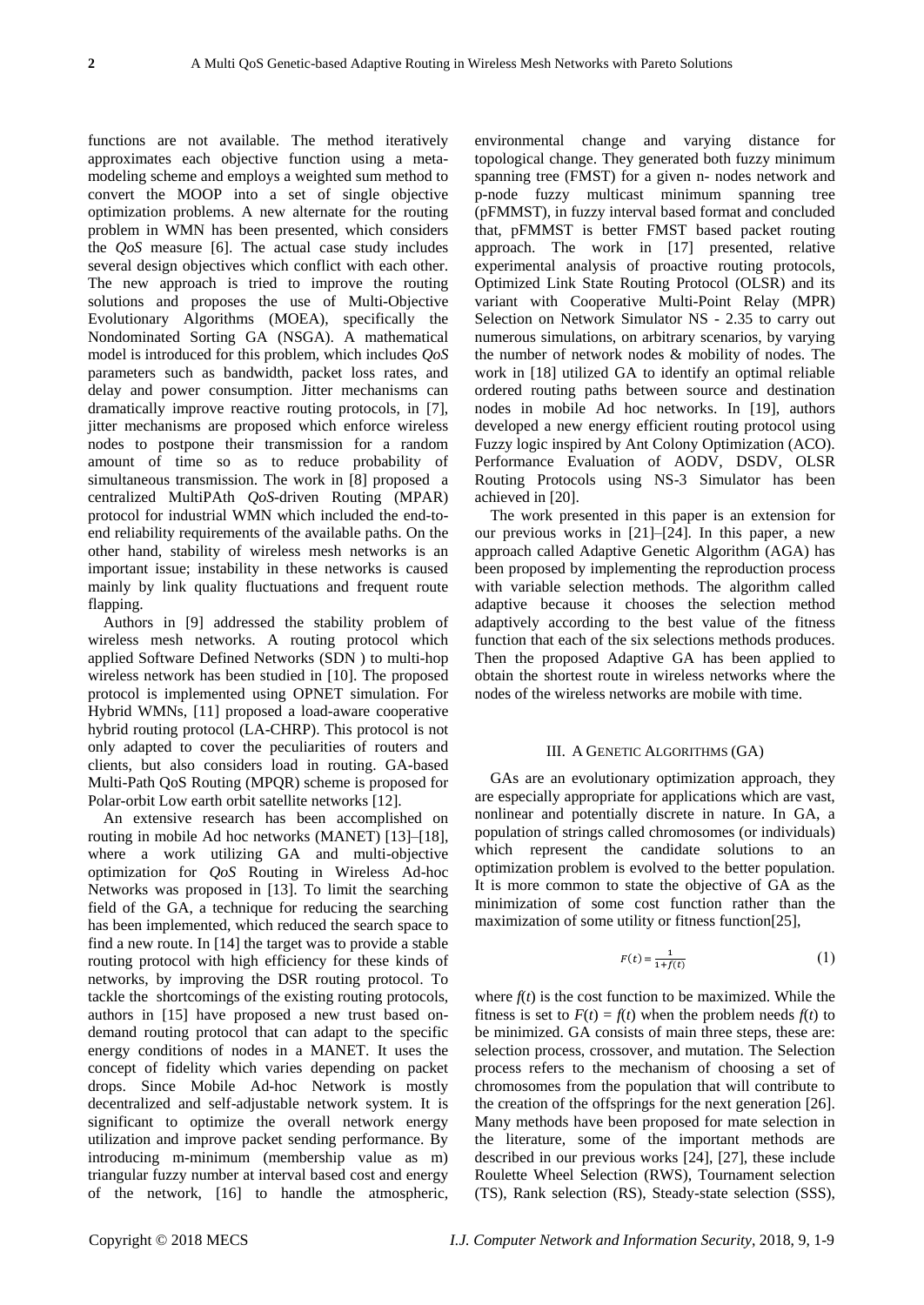Sigma scaling selection (SigSS) and Boltzmann selection (BS)**.** On the other hand, crossover operation, or mating, is the creation of one or more offspring from the parents selected in the pairing process. The final step of the GA is the mutation operator, it is another way of the GA to investigate the cost-surface and it can introduce individualities that never exists in the principal population and preserve the GA from converging too fast before searching the complete cost-surface [28], [29].



Fig.1. WS is unable to generate the Non-convex Part of the Pareto Front

### IV. PARETO APPROACH FOR MULTI-OBJECTIVE **OPTIMIZATION**

For sound-organized mathematical problems, the weighted sum (WS) strategy achieves well and has decent scientific properties, for example, convergence. Nonetheless, the WS technique cannot create any point in the non-convex region of the Pareto front as illustrated in Fig.1. Point C, D, and E are not on the Pareto frontier because it is dominated by both point A and point B. Points A and B are not strictly dominated by any other, and hence do lie on the frontier. Additionally, WS technique may copy solutions with various weighting factors [5].

The second general approach for multi-objective optimization is to find whole Pareto optimal solutions or a typical subset. A Pareto optimal solution is a set of solutions that are non-dominated with each other. While traveling from one Pareto solution onto the next, there must be a sacrifice in one of the objective(s) to accomplish a specific improvement in the other(s) [30]–[32]. Genetic algorithms (GAs) work with a population of points, a number of Pareto-optimal solutions may be captured using GAs. A new algorithm called Nondominated Sorting Genetic Algorithm (NSGA) is presented in this work. This algorithm eliminates the bias in Vector Evaluated Genetic Algorithm (VEGA) [31], [32] and thereby distributes the population over the entire Pareto-optimal regions [33], [34]. In this work three objectives: an end-to-end delay, bandwidth, and a number of hops will be utilized as multiobjective measures using NSGA algorithm to test their convergence through the generations of the GA.

Definition 1 [35]: A solution  $x^{(1)}$  is said to dominate the other solution  $x^{(2)}$  if both conditions 1 and 2 are true:

1. The solution  $x^{(1)}$  is no worse than  $x^{(2)}$  in all objectives: that is,

$$
f_j(x^{(1)}) \not\approx f_i(x^{(2)})
$$
 for all  $j = 1, 2, 3, \dots, M$ 

2. The solution  $x(1)$  is strictly less than  $x(2)$  in at least one objective, or

$$
f_{\bar{j}}(x^{(1)}) \lhd f_{\bar{j}}(x^{(2)})
$$
 for at least one  $\bar{j} \in \{1, 2, ..., M\}$ 

Operator  $\triangleleft$  between two solutions *i* and *j* as  $\triangleleft$  to denote that solution  $i$  is better than solution  $j$  on a particular objective. Similarly,  $i \triangleright j$  for a particular objective implies that solution *i* is worse than solution *j* on this objective. If either of the above conditions is violated, the solution  $x^{(1)}$ does not dominate the solution  $x^{(2)}$ . If  $x^{(1)}$  dominates the solution *x*<sup>(2)</sup> (or mathematically  $x^{(1)} \le x^{(2)}$ ), it is also customary to write any of the following:

- $x^{(2)}$  is dominated by  $x^{(2)}$ ,
- $x^{(1)}$  is non-dominated by  $x^{(2)}$ , or  $x^{(1)}$  is noninferior to  $x^{(2)}$

The set of all feasible solutions that are non-dominated by any other solution is called the Pareto- optimal or nondominated set. If the non-dominated set is within the entire feasible search space, it is called globally Paretooptimal set. In other words, for a given MOOP, the Pareto-optimal set **P** <sup>∗</sup>, is defined as:

$$
P^* = \{ x \in \Omega \mid \neg \exists x' \in \Omega \Rightarrow f(x') \le f(x) \}
$$

The values of objective functions related to each solution of a Pareto-optimal set in objective space are called Pareto-front. In another word for a given MOOP, f(x), and Pareto-optimal set, PF  $*$ , the Pareto front( PF  $*$ ) is given by:

$$
PF^* = \{u = f(x) | x \in \mathbf{P}^*\}
$$

# V. THE PROPOSED AGA FOR ROUTING IN WMN

A Dynamic network under consideration represented as a connected graph with *N* nodes. The metric of optimization is the multi objective *QoS* (delay, bandwidth, no.of hops) of a path. The goal is to find the path with minimum total delay, maximum bandwidth, and minimum no. of hops as *QoS* between source node *s* and destination node *d*. The details of the algorithm are given in the following; while the investigation of the performance is achieved via a simulation work in the next section. Our contribution in this work lies in two points: the first is that the proposed algorithm deals with dynamic topology network where nodes are mobile, and the second contribution is **t**he adaptive selection method used in the proposed AGA with proposed selection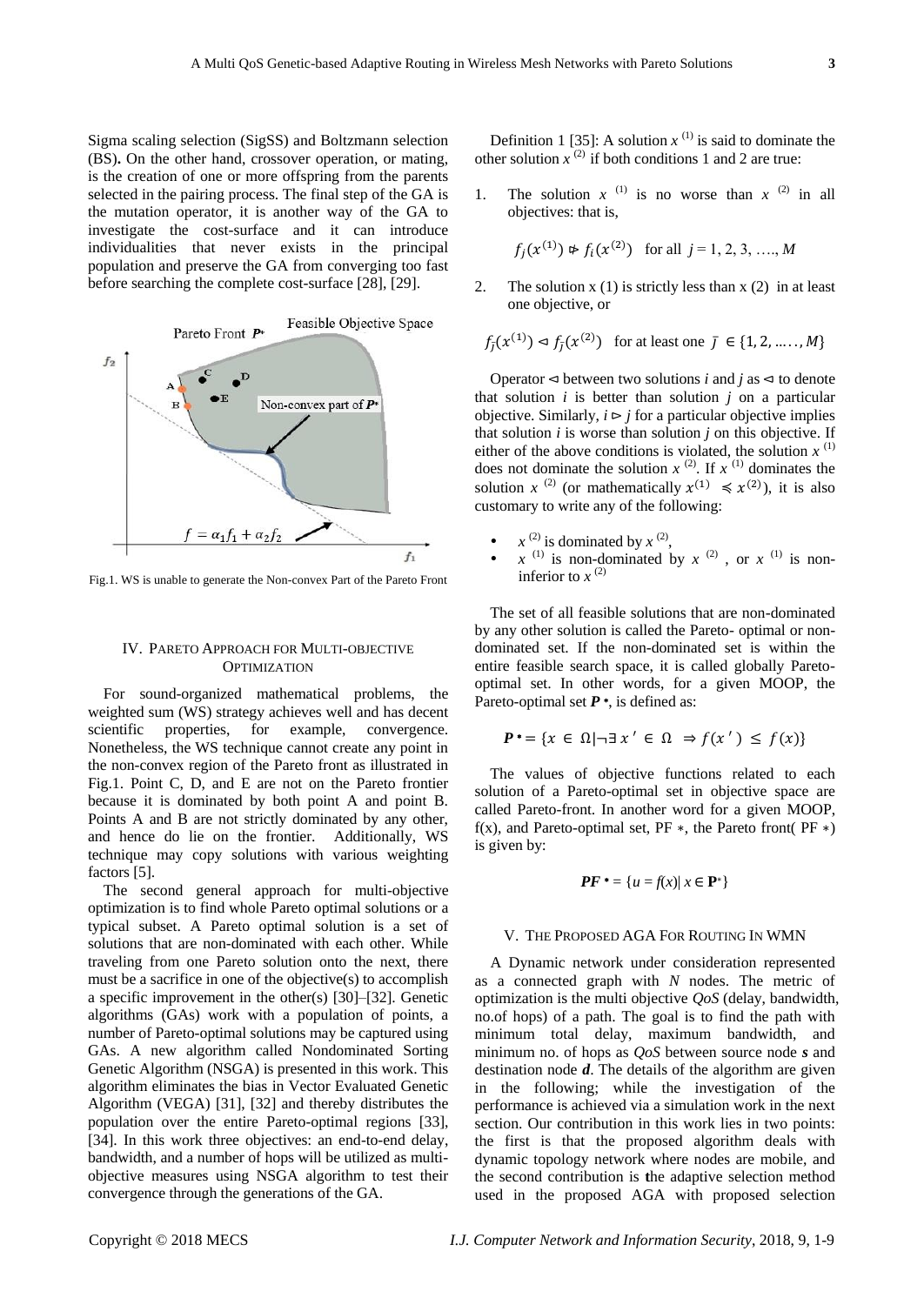methods deals with 6 selection criteria, each generation is obtained using one selection method with best fitness. The proposed AGA consists of the following steps:

# *A. Priority-Based Encoding*

When utilizing GA based routing in wireless networks, each candidate solution called a chromosome. The chromosome consists of sequences of positive integers that represent the IDentification (ID) of nodes through which a routing path passes. Each locus of the chromosome represents an order of a node in a routing path. A certain gene in a specific chromosome is described by the variables: *allele*, the value for that gene, and loci, the gene's position. The gene's position is utilized to characterize a node, while the priority for that node for developing a path from competitors is represented by the value of the gene. This strategy is signified as Priority Based Encoding as illustrated below (see Fig. 2).

| <b>Position:</b> node   1   2   3   4   5   6   7   8   9   10 |  |  |  |  |  |
|----------------------------------------------------------------|--|--|--|--|--|
| Value: priority   7   3   4   6   2   5   8   10   1   9       |  |  |  |  |  |

Fig.2. Representation of Priority based Encoding

# *B. Representation*

In this case-study, the wireless routing scheme is represented as the GA chromosome. A route list interprets the routing chromosome, such as  $P = (P_1, P_2, \ldots, P_k)$ , which characterizes the complete network. Every route is a particular path between the source and destination nodes i and j. A route is coded by concatenating the nodes from the start node to the target node depending on the network topology. For example, a route starting from node number one to node number fifty can be denoted as a node vector along the route: {1, 2, 4, 12, 34, 50}, see Fig. 3. If a route cannot be achieved on the network, it cannot be coded into the chromosome.



Fig.3. Example of Routing Path and its Encoding Scheme

#### *C. Initial Populations*

This underlying procedure is utilized to create the routing table in the present generation. Every chromosome incorporates an arbitrary routing table for the particular topology of the mobile network under study.

# *D. Multi-Objective Optimization*

Different *QoS* criteria characterize routing in mobile

wireless meshed networks, some of these criteria are a number of hops, an end-to-end delay, and bandwidth which are adopted in this work. Clearly, it can be fit into multi-objective optimization. In this work, we propose the design of a Multi-Objective GA (MOGA) through the Weighted Sum (WS) approach. This method is used in MOGA to attain the above three objectives through a single-objective measure by utilizing the convex combination of the design measures. Minimizing the fitness function means minimization of the weighted sum function *F* given by the following formula:

$$
F = \alpha_1 F_1 + \alpha_2 F_2 + \alpha_3 F_3 \tag{2}
$$

Where  $F_1$ ,  $\dot{F}_2$ , and  $F_3$  are the delay, the bandwidth, and the number of hops, given by,

$$
F_1 = \min \text{ Delay}(P(s, d)) \tag{3}
$$

$$
\bar{F}_2 = \max \text{ Bandwidth}(P(s, d)) \tag{4}
$$

$$
F_2(t) = \frac{1}{1 + \overline{F}_2} \tag{5}
$$

$$
F_3 = \min \, \text{Hop}(P(s, d)) \tag{6}
$$

Subject to

$$
Delay(P(s, d)) \leq Dmax
$$
  
Bandwidth(P(s, d)) > = Bmin  
Hops(P(s, d)) \leq Hopsmax

where  $P(s, d) = P_1, \dots, P_n$  is the collection of all the potential routes from source node *s* to destination node *d*, where a certain source-node  $s \in V$  and destination-node  $d \in V$ , *V* is the network nodes set (vertices), Delay( $P(s, d)$ ) = ∑Delay(V) is the total delay along the entire path  $P_1, \ldots, P_n$ , Bandwidth $(P(s, d))$  =  $max$  Bandwidth $(V)$  is the maximum bandwidth along the entire path  $P_1, \dots, P_n$ , Hops $(P(s, d))$  =  $\Sigma$ Hops(V) is the total number of hops along the entire path  $P_1$ , ... ... .  $P_n$ , Dmax represents the maximum limit *on* end-to-end delay along each path, *Bmin* represents the lower bound on the acceptable bandwidth along each path from a source s to the destination *d*, *Hopsmax* represents the upper bound on the acceptable number of hops along every route from the start *s* to the terminating node *d*. the weights  $\alpha_1$ ,  $\alpha_2$ ,  $\alpha_3$  are understood as the relative importance of one objective function relative to the others. The values of  $\alpha_1$ ,  $\alpha_2$ ,  $\alpha_3$  are selected to increase the selection weight on any of the three objectives, such that,

$$
\sum_{i=1}^{n} \alpha_i = 1 \tag{7}
$$

# *E. Proposed Selection Process*

Selection is an operator to select two (i.e., routing tables) for generating new chromosomes. To be selected as a parent chromosome, the chromosomes are competing each other during selection process based on the fitness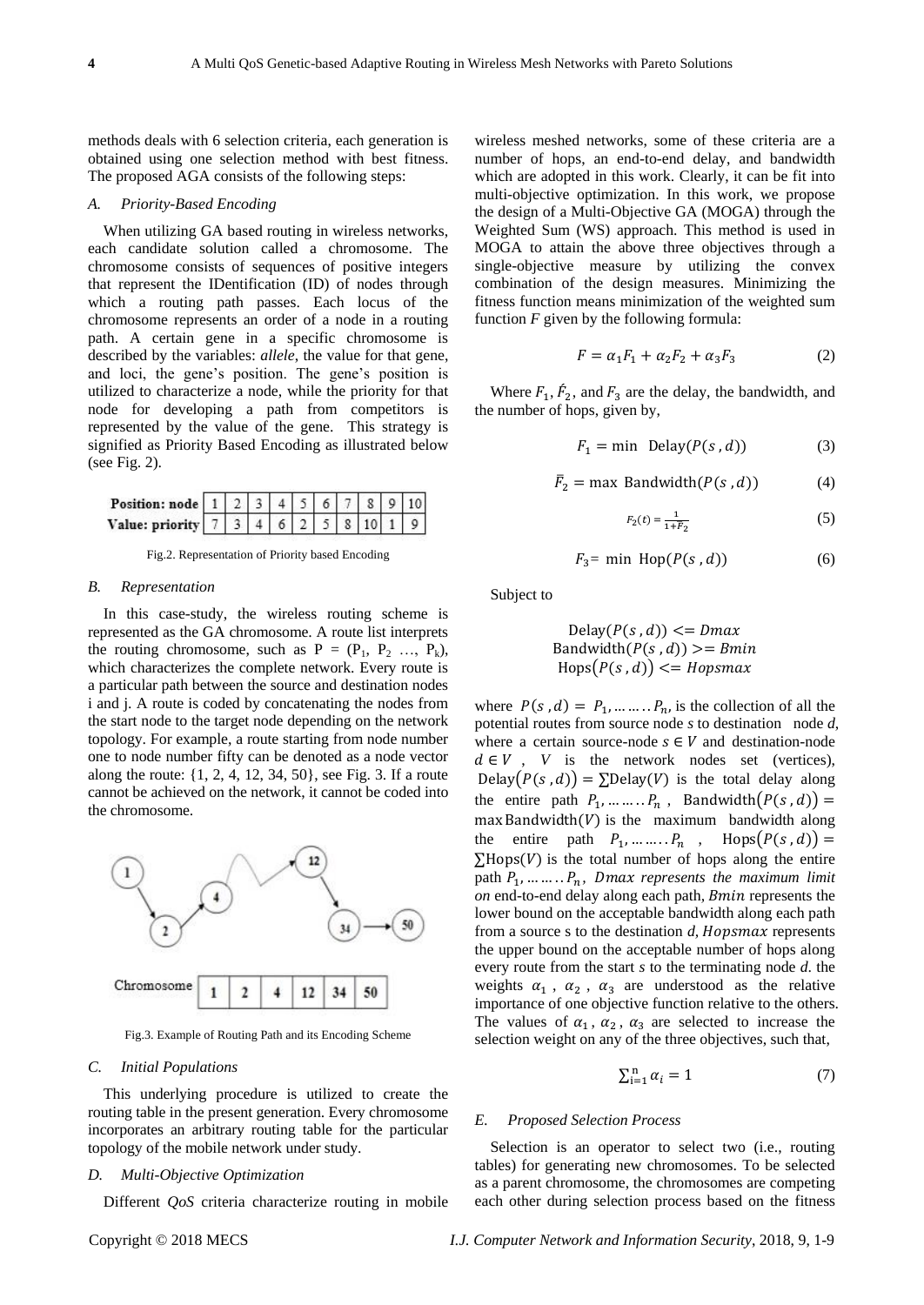value. Each chromosome has its fitness value calculated according to (2), more explanations on different selection operators used in this work can be found in our previous works [24], [27]. A chromosome with a high fitness value (*i.e*. minimum cost) subject to the delay, maximum bandwidth, and minimum number of hops has more chance to be selected as one of the parents using one of the six selection methods that had the minimum fitness

# *F. Path Crossover*

value.

To carry out the crossover operator, the chromosomes must have the same start and target nodes. The points in the chromosomes are constrained to the nodes that are common in both chromosomes. The most common and the simplest form of crossover is single point crossover. A crossover site is randomly selected on both chromosomes and exchanging the sub-routes when carrying out this operator to both chromosomes as depicted in Fig. 4.



Selecting node number 11 as a cross-node results in the child pair of chromosomes given as  $P_1$ <sup>'</sup> and  $P_2$ <sup>'</sup>. The Procedure of the path crossover can be summarized in the following:

- 1. Create list of nodes *NC* which exist in both  $P_1$  and *P*<sup>2</sup> (excluding source *s* and destination *d* nodes) as possible a cross-point.
- 2. From the list *NC*, pick a certain node *i* as a crosspoint.
- 3. Exchange all the nodes for the parent chromosomes beyond the cross-point *i* to achieve the crossover process.

# *G. Path Mutation*

The operator of the route mutation means generating another chromosome from the chromosome. To apply the mutation operator, firstly a single node is arbitrarily chosen from each chromosome, it is denoted the mutation's site. At that point, another node is arbitrarily chosen from the set of nodes that are directly connected to the mutation site. In accordance with the shortest path problem, a second path is determined through linking starting node to chosen mutation node and from the chosen node to target node. As illustrated in Fig. 5, where the offspring P' signifies the route obtained by the mutation operator. The path mutation operator procedure is described as follows:

- 1. From all nodes in parent *P*, randomly pick a node *i* as a mutation node.
- 2. From the neighbors (*B*) of the mutation node *i*, select a node  $j \in B$ .
- 3. Create two paths *r*1 and *r*2 with shortest distance, the first  $(r1)$  from the mutation node *j* to the source node  $(s)$  and the second $(r2)$  from the destination node (*d*) to node *j*.
- 4. If nodes replication occurs between shortest paths (*r*1 and *r*2), cancel the paths and stop mutation, else join the path to create a mutation node.



# VI. MAIN RESULTS

In this section the simulation results of applying Adaptive Genetic Algorithm (AGA) on path routing in mobile wireless networks for triple objectives are presented. AGA has two features. First it is adaptive with the dynamic topology of the wireless network nodes, second the proposed AGA uses a new technique in the selection operator, selection of proper parents to produced new individuals, it uses six selection methods working simultaneously, and the fitness value for each selection method is calculated; depending upon the best value of the fitness, we choose the selection method which gives best parents to produce new offsprings. The proposed algorithm applied on multi objectives of *QoS* measures, measuring all of the three objectives together, i.e. end-to-end delay, bandwidth, and the number of hops, the results are presented using weighted-sum approach with the aid of Pareto analysis.

A network model is obtained by *G* (*V*, *E*), where *G* is a graph and *V* is the collection of the nodes of the network, and E is the collection of the connected linked edges. The simulation network parameters are chosen as follows: Number of nodes  $= 50$ , as shown in Fig. 6. Topology-area: Nodes are distributed randomly on  $1000*1000 \ m^2$ , the area of the node coverage equals to 200 *m*, node 1 is the source node (s), while the destination node (d) is node 50. Population size equals to 50, selection method used in this project are {RS, SSS, BS, RWS, SigSS, TS}, number of generations equals to 100, the crossover probability equals is  $Pc = 0.75$ , mutation probability is  $Pm = 0.01$ . We have fifty routes from *s* to *d*, and each route has a fitness number depends on its delay, bandwidth, and number of hops from *s* to *d*. We have to find one optimum path among the fifty paths (50 paths) available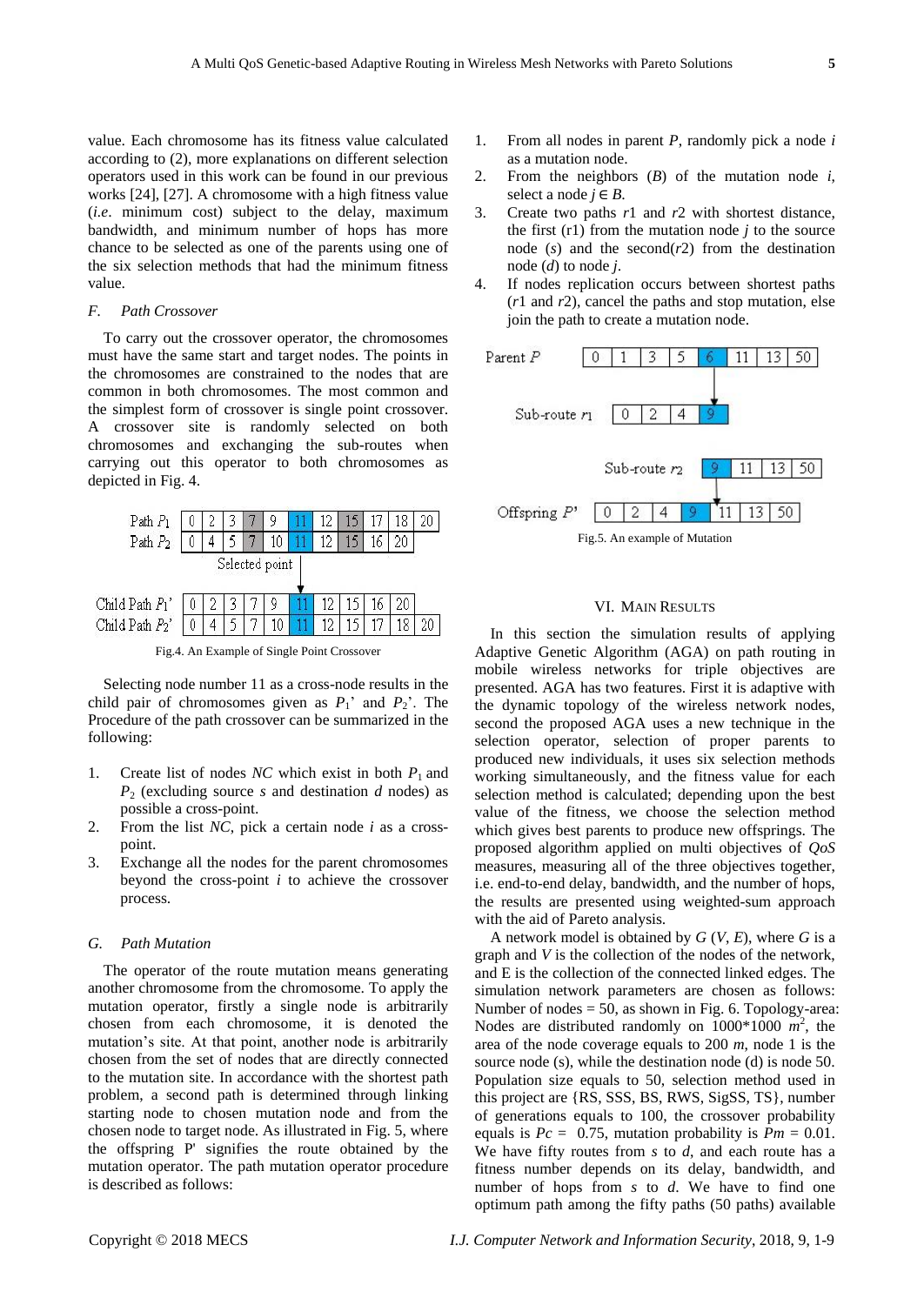with minimum delay, maximum bandwidth, and minimum no. of hops. The values of  $\alpha_1$ ,  $\alpha_2$ ,  $\alpha_3$  are 0.5, 0.15, 0.35 respectively. The values of the fitness functions with each selection technique are represented by their minimum and maximum values, as illustrated in Table 1. They are applied at the same time. Our experiment concerns about the maximum value of the path bandwidths, minimum values of end-to-end path delays, and minimum path hops.



Fig.6. The Network Model of 50 Nodes

| Table 1. Selection Method of Multi-Objectives QoS |  |  |  |  |  |  |
|---------------------------------------------------|--|--|--|--|--|--|
|---------------------------------------------------|--|--|--|--|--|--|

| Selection method<br>Index | Selection<br>method | Maximum | Minimum |  |
|---------------------------|---------------------|---------|---------|--|
|                           | <b>RWS</b>          | 15.28   | 11.92   |  |
| 2                         | TS                  | 15.46   | 11.62   |  |
| 3                         | SSS                 | 15.36   | 11.92   |  |
|                           | BS                  | 15.42   | 11.92   |  |
|                           | Sig SS              | 15.42   | 11.92   |  |
| 6                         | <b>RS</b>           | 16.15   | 11.92   |  |

The outcomes of implementing our proposed AGA are illustrated as next, the shortest path from the starting node *s* to the destination node *d* was {1 24 26 46 50} as depicted in Fig. 7. The end-to-end delay was {8 msec}, bandwidth was 1.9932 Mbps and a number of hops was 4. The best fitness value was (10.2968) resulted from selection method 3, namely, the SSS selection method. Therefore, the SSS selection method gives the best fitness. Fig. 8 showed the variation of the fitness values during iterations of the AGA. Additional results for the multiobjective *QoS* experiment were presented in Figs. 9 and 10, where Fig*.* 9 shows the values of the *QoS* parameters of some paths,  $P_1$ ,  $P_2$ ,  $P_3$ ,  $P_4$ . It can be concluded that  $P_4$ is the best optimum path among them. Fig. 10 showed the fitness values for the multi-objective *QoS* for various paths,  $P_1$ ,  $P_2$ ,  $P_3$ ,  $P_4$  knowing that path four  $P_4$  is the optimum path. To solve multi-objective optimization using AGA with Pareto solution approach, two main goals must be attained. The first goal is to converge to a set of the solution as close as possible to true Paretooptimal set, and the second goal is the diversity in the obtained Pareto-optimal set. With a more diverse set of solutions that covers all parts of the Pareto-front in objective space, the decision making the process at the next level using the higher level information is easier. The diversity in the two-dimensional space is often symmetric, however in three -dimensional space (three objectives problem) and the non-linear problem the diversity is more difficult to obtain. Fig.11 (a) illustrated the Pareto optimal solutions of the three objectives optimization, where  $f(x_1)$ ,  $f(x_2)$ ,  $f(x_3)$  represent an end-toend delay, bandwidth, and a number of hops respectively. The population size was 50 and the number of generations were 100, 200, 4000, and 10000. The diversity and the convergence of the Pareto solutions were very obvious. The weighted-sum approach represented the Pareto solution to the multi-objective optimization; this was clear from Fig. 12.

There are fifty potential paths from the starting node *s* to the destination node *d* as an initial population. Six different selection methods are used in every generation in the suggested AGA. The extreme values of the fitness function are computed using these measures and are listed in Table 1. The best selection method is chosen for which the fitness function is the lowest because our work is of minimization type. The algorithm is ended when a maximum number of generations reached which is considered to be 100. From the above simulations, it can be seen that with the optimum path  $P_4$ , the bandwidth is less than in the remaining paths, this is true because of the weighting factors that the WS approach adopts, where the weight  $\alpha_2 = 0.15$  has been used for optimizing the bandwidth. On the other hand, the end-to-end delay and the minimum number of hops in the optimum path P4 were less than from the other paths, this is due to the high values of the weighting factors that have been used to optimize these objectives ( $\alpha_1 = 0.5$  for the delay,  $\alpha_3 =$ 0.35 for the number of hops). To discuss how the WS approach can represent the Pareto Solutions, we proceed as follows, the general formula of the WS approach to MOGA is represented by (2). The values of  $\alpha_1$ ,  $\alpha_2$ ,  $\alpha_3$  are chosen to increase the selection pressure on any of the two objective functions. In order to represent the Pareto technique, the weights  $\alpha_1$ ,  $\alpha_2$ ,  $\alpha_3$  play a key role in this process. Which can take random values. So the WS approach can almost represents all solutions as shown in Figure 12. In this Figure, the poin, ts in red color represent the solution produced by letting  $\alpha_1$ ,  $\alpha_2$ ,  $\alpha_3$  take values of 0.5, 0.15,0.35 respectively, which are used in our design. The other points of blue color represent random values of  $\alpha_1$ ,  $\alpha_2$ ,  $\alpha_3$ . The total (red and blue) points represent the Pareto solutions. We conclude that the weighed-sum solution is a part of the whole possible Pareto solutions. Finally, When the results obtained from this work compared with another traditional technique, like dynamic programming techniques, we found that our proposed AGA performs better, where the total no. of hops and end-to-end delay obtained from our proposed AGA are 8 msec and 5 respectively as compared to 21 msec and 7 in [22]–[24], [27].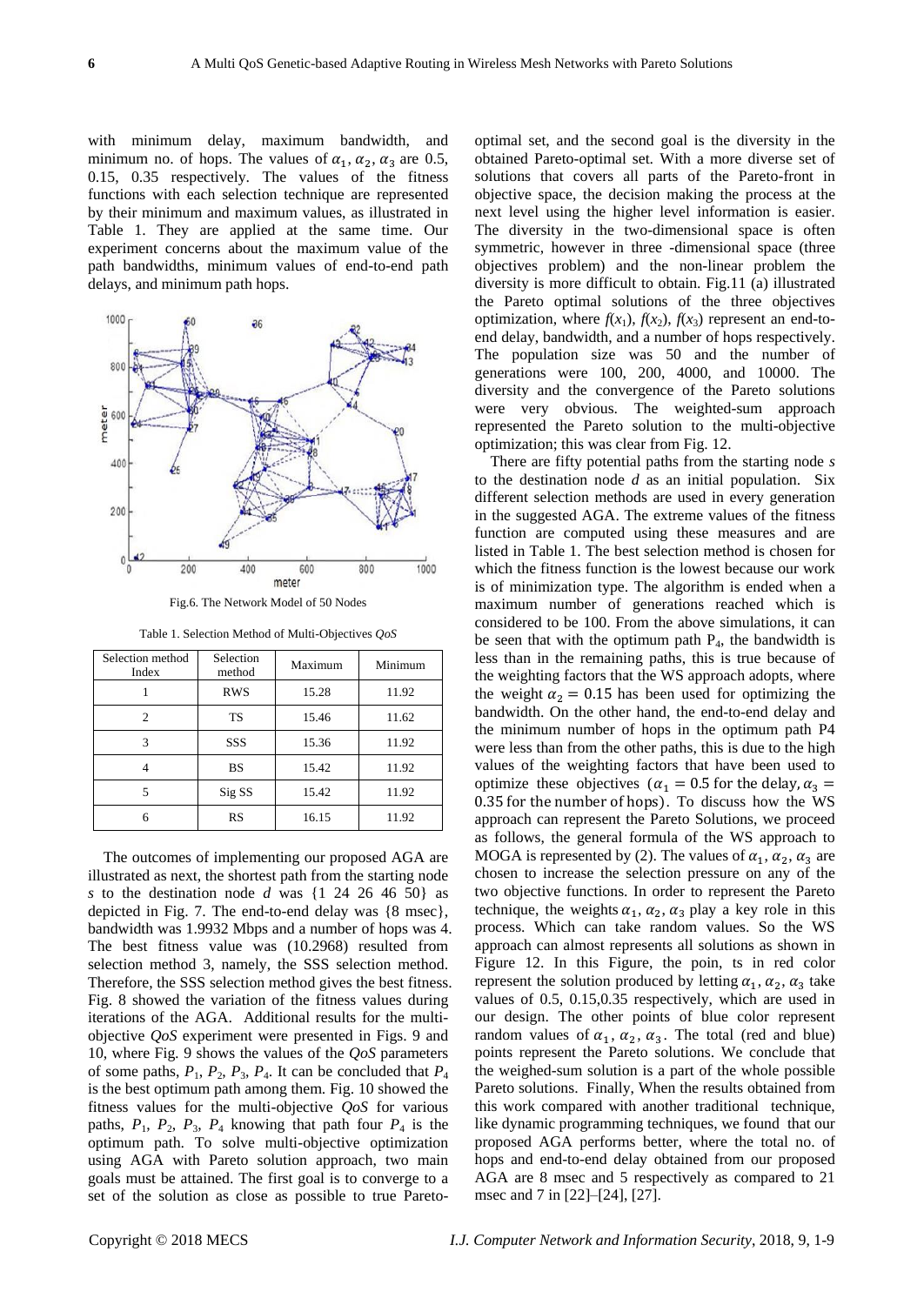

Fig.7. Network Topology is showing the Optimal Path (red line) Satisfying Multi-objectives *QoS* Measures, Delay, Bandwidth, and a Number of Hops.



Fig.8. Normalized Fitness Variation through Iterations for Multiobjective QoS.





Fig.10. Fitness Value of Multi-objective Parameters for four Paths.



Fig.11. Pareto Solutions with Different Generations.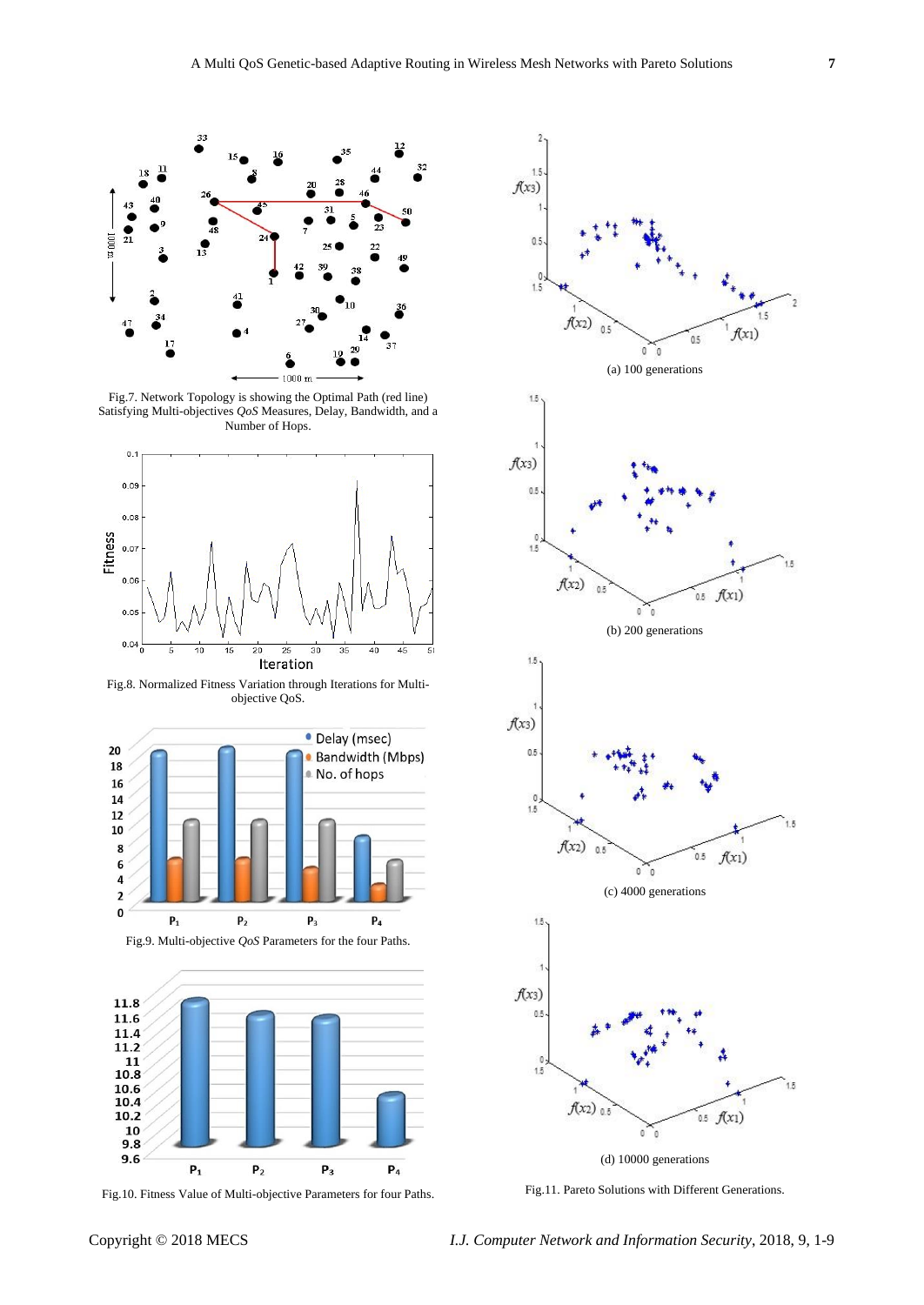

Fig.12. Weighed-sum Solution and Pareto Solutions Correlation. The Points in red are the Solution with  $\alpha_1$ ,  $\alpha_2$ ,  $\alpha_3$  take values of 0.5, 0.15,0.35. while blue Points are the Solutions with Random Values of  $\alpha_1, \alpha_2, \alpha_3$ .

# VII. CONCLUSIONS

Multi-objective *QoS* measures are achieved in this paper, these are end-to-end delay, Bandwidth, and a number of hops. Each one of them reflects the importance of a particular property in the wireless networks. To get better efficiency in the performance of WMN, we applied MOOP to these objectives together. The suggested AGA is able of finding the solution for the multi-objectives wireless routing problems and gets the optimal solutions faster than the conventional procedures. The selection methods utilized in the suggested AGA of this work considerably had a direct effect on the behavior of the algorithm, it broadened the searching field and improved the procedure of the selection process. In the suggested algorithm, the proposed AGA adjusts quickly with changing networks environment, e.g., wireless networks with mobile nodes. On the other hand, concerning Pareto solutions, the diversity can be achieved as the number of generations increases, which makes the decision process easier at the higher level. Generally, they are not symmetric for higher dimensional spaces.

# ACKNOWLEDGMENT

The Authors thanks Electrical Engineering Department at the University of Baghdad for financial help and support.

#### **REFERENCES**

- [1] H. Yetgin, K. T. K. Cheung, and L. Hanzo, "Multiobjective routing optimization using evolutionary algorithms," *Wireless Communications and Networking Conference (WCNC), IEEE*, Shanghai, China, pp. 3030 - 3034, April 2012.
- [2] P. K. G. T. Subarno Banerjee, Rajarshi Poddar, "A realtime framework of multiobjective genetic algorithm for Routing in Mobile Networks Subarno," *ACEEE Int. J. Netw. Secur.*, vol. 4, no. 1, pp. 11–15, 2013.
- [3] Y. Donoso, R. Fabregat, and J. L. Marzo, "A multi-

objective optimization scheme for multicast routing: A multitree approach," *Telecommun. Syst.*, vol. 27, no. 2–4, pp. 229–251, 2004.

- [4] E. G. N. Chase, M. Rademacher, "A Benchmark Study of Multi-Objective Optimization Methods," *BMK-3021, Rev* 6, pp. 1-24, 2009.
- [5] J. H. Ryu, S. Kim, and H. Wan, "Pareto front approximation with adaptive weighted sum method in multiobjective simulation optimization," *Proceedings - Winter Simulation Conference (WSC)*, Austin, TX, USA, pp. 623–633, Dec. 2009.
- [6] M. Camelo, C. Omaña, and H. Castro, "QoS routing algorithms based on multi-objective optimization for mesh networks," *IEEE Lat. Am. Trans.*, vol. 9, no. 5, pp. 875–881, 2011.
- [7] S. Rezaei and A. M. A. Hemmatyar, "General study of jitter mechanisms for metric-based wireless routing protocols," *AEU - International Journal of Electronics and Communications*, vol. 79, pp. 132–140, 2017.
- [8] M. Sepulcre, J. Gozalvez, and B. Coll-Perales, "Multipath QoS-driven routing protocol for industrial wireless networks," *J. Netw. Comput. Appl.*, vol. 74, pp. 121–132, 2016.
- [9] M. Boushaba, A. Hafid, and M. Gendreau, "Node stability-based routing in Wireless Mesh Networks," *J. Netw. Comput. Appl.*, vol. 93, pp. 1–12, 2017.
- [10] J. Wang, Y. Miao, P. Zhou, M. S. Hossain, and S. M. M. Rahman, "A software defined network routing in wireless multihop network," *J. Netw. Comput. Appl.*, vol. 85, pp. 76–83, 2017.
- [11] T. S. Yuan Chai, Wenxiao Shi, "Load-aware cooperative hybrid routing protocol in hybrid wireless mesh networks," *AEU - Int. J. Electron. Commun.*, vol. 74, pp. 135-144, 2017.
- [12] Y. Rao and R. Wang, "Performance of QoS routing using genetic algorithm for Polar-orbit LEO satellite networks," *AEU - Int. J. Electron. Commun.*, vol. 65, no. 6, pp. 530–538, 2011.
- [13] A. Barolli, E. Spaho, L. Barolli, F. Xhafa, and M. Takizawa, "QoS routing in ad-hoc networks using GA and multi-objective optimization," in *Mobile Information Systems*, 2011, vol. 7, no. 3, pp. 169–188.
- [14] G. Najafi and S. J. Gudakahriz, "A Stable Routing Protocol based on DSR Protocol for Mobile Ad Hoc Networks," *I.J. Wirel. Microw. Technol.*, vol. 3, pp. 14– 22, 2018.
- [15] P. M. Saha, Himadri N., "Intelligent Energy Aware Fidelity Based On- Demand Secure Routing Protocol for MANET," *I. J. Comput. Netw. Inf. Secur.*, vol. 4, pp. 48– 64.
- [16] S. K. Bandyopadhyay, Soham, "Improving the Performance of Fuzzy Minimum Spanning Tree based Routing Process through P- Node Fuzzy Multicasting Approach in MANET," *I. J. Comput. Netw. Inf. Secur.*, vol. 6, pp. 16–26, 2018.
- [17] S. K. Shelja Sharma, "Simulation Analysis of OLSR and Its Variant with Cooperative MPR Selection on NS-2.35 in Mobile Ad-Hoc Networks," *I. J. Comput. Netw. Inf. Secur. 2018*, vol. 7, pp. 44–51, 2018.
- [18] K. P. V. S.R.M., Krishna, Seeta Ramanath M.N., "Optimal Reliable Routing Path Selection in MANET through Novel Approach in GA," *I.J. Intell. Syst. Appl.*, vol. 2, pp. 35–41, 2017.
- [19] M. B. and R. E. kouch Mohamed Ababou, "Energy Efficient Routing Protocol for Delay Tolerant Network Based on Fuzzy Logic and Ant Colony," *I.J. Intell. Syst. Appl.*, vol. 1, pp. 69–77, 2018.